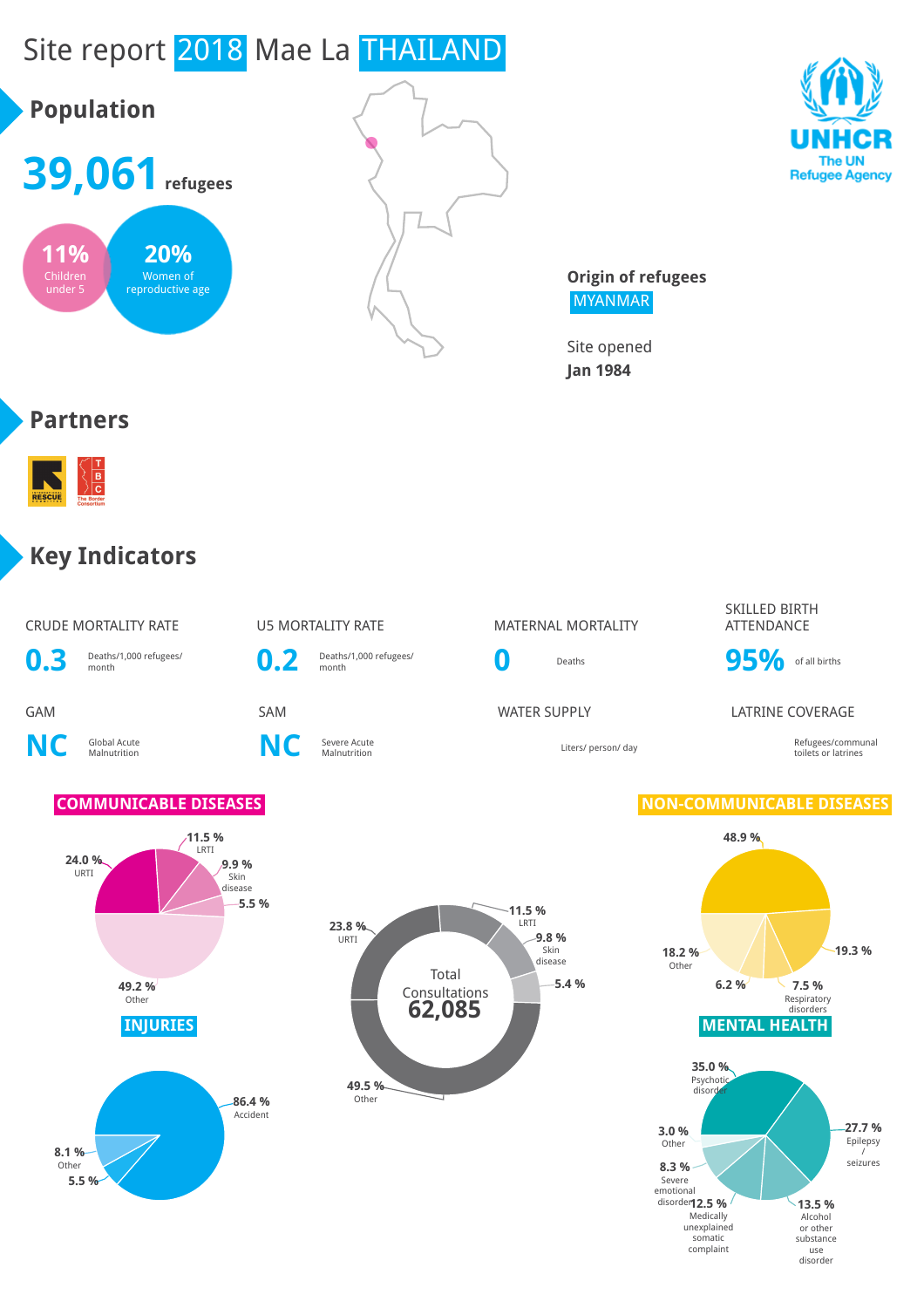### **Public Health**

| <b>HEALTH STAFFING</b>                                      | <b>INDICATOR</b> | <b>STANDARD</b> |           | <b>MORBIDITY</b>                                 | <b>INDICATOR</b> | <b>STANDARD</b> |   |   |
|-------------------------------------------------------------|------------------|-----------------|-----------|--------------------------------------------------|------------------|-----------------|---|---|
| Number of medical doctors                                   | 3                | 1: 50,000       | ◉         | Incidence of malaria among children under<br>5   | $\mathbf{0}$     |                 |   |   |
| Number of qualified nurses                                  | 72               | 1:10,000        | ◙         | Incidence of watery diarrhoea among              | 24               |                 |   |   |
| Number of community health workers                          | 64               | 1: 1,000        | ◙         | children under 5                                 |                  |                 |   |   |
| <b>ACCESS AND UTILIZATION</b>                               | <b>INDICATOR</b> | <b>STANDARD</b> |           | Incidence of pneumonia among children<br>under 5 | 80               |                 |   |   |
| Consultations per trained clinician per day                 | 30               | < 50            | ◙         | Incidence of pneumonia among over 5              | 15               |                 |   |   |
| Health utilisation rate (new visits / refugee /<br>year)    | 1.5              | $1 - 4$         | Ø         | Tuberculosis success rate                        | 87%              | < 90%           | ▲ |   |
| Proportion of host population consultations                 | 3%               |                 |           | Were any MDR/X-TB cases diagnosed among<br>PoCs? | <b>No</b>        | <b>No</b>       | ☺ |   |
| <b>MORTALITY</b>                                            | <b>INDICATOR</b> | <b>STANDARD</b> |           | <b>VACCINATION</b>                               | <b>INDICATOR</b> | <b>STANDARD</b> |   |   |
| <b>Crude Mortality Rate</b><br>(CMR) (/1000/month)          | 0.3              | < 0.75          | $\bullet$ | Full vaccination coverage                        | 97%              | < 95%           |   |   |
| <b>Under-five Mortality Rate</b><br>(U5MR) (/1000/month)    | 0.2              | < 1.5           | Ø         | Measles vaccination coverage                     | 99%              | < 95%           |   | Ø |
| <b>Infant Mortality Rate</b><br>(IMR) (/1000 livebirths)    | 6.2              | < 30            | Ø         | Source of vaccination data                       | <b>HIS</b>       |                 |   |   |
| <b>Neonatal Mortality Rate</b><br>(NNMR) (/1000 livebirths) | 6                | < 20            | $\bullet$ | <b>IN-PATIENT DEPARTMENT (IPD)</b>               | <b>INDICATOR</b> | <b>STANDARD</b> |   |   |
| <b>OUTBREAK ALERT AND RESPONSE</b>                          | <b>INDICATOR</b> | <b>STANDARD</b> |           | Average length of stay (days)                    | 5.8              |                 |   |   |
| Proportion of outbreaks investigated within 48<br>hours     | 100%             | 100%            | Ø         | Case fatality rate                               | 0.0              |                 |   |   |
| Number of outbreaks reported                                | 2                |                 |           | Hospitalisation rate                             | 138.0            | $50 - 150$      |   | Ø |

# **Reproductive Health**

| <b>ANTENATAL CARE</b>                                                                     | <b>INDICATOR</b> | <b>STANDARD</b> |              | <b>FAMILY PLANNING</b>                                                      | <b>INDICATOR</b> | <b>STANDARD</b> |                       |
|-------------------------------------------------------------------------------------------|------------------|-----------------|--------------|-----------------------------------------------------------------------------|------------------|-----------------|-----------------------|
| Antenatal care coverage                                                                   | 91%              | > 90%           |              | Contraceptive prevalence rate                                               | 0%               | $\geq 30\%$     | ⊠                     |
| Coverage of antenatal tetanus vaccination                                                 | 92%              | >95%            | А            | Source of contraceptive prevalence data                                     | <b>HIS</b>       |                 |                       |
| <b>DELIVERY CARE</b>                                                                      | <b>INDICATOR</b> | <b>STANDARD</b> |              | SEXUAL AND GENDER-BASED VIOLENCE (SGBV)                                     | <b>INDICATOR</b> | <b>STANDARD</b> |                       |
| Proportion of births attended by skilled<br>personnel                                     | 95%              | $\geq 90\%$     | $\checkmark$ | Total number of reported rapes                                              | 8                |                 |                       |
| Proportion of births conducted by caesarean<br>section                                    | 13%              | $5 - 15%$       |              | Proportion of eligible rape survivors provided<br>with PEP within 72 hours  | 0%               | 100%            | $\boldsymbol{\omega}$ |
| Proportion of newborn infants with low birth<br>weight (<2500 gs) (weighed within 72 hrs) | 11%              | < 15%           |              | Proportion of eligible rape survivors provided<br>with ECP within 120 hours | 0%               | 100%            | $\boldsymbol{\Omega}$ |
| Proportion of teenage pregnancies                                                         | 7%               |                 |              | SEXUALLY TRANSMITTED INFECTIONS (STIS)                                      | <b>INDICATOR</b> | <b>STANDARD</b> |                       |
| Still birth rate (/ 1000 total births / month)                                            | 2                |                 |              | Number of genital ulcer diseases                                            |                  |                 |                       |
| Number of maternal deaths                                                                 |                  |                 |              | Number of Pelvic Inflammatory diseases                                      | $\overline{2}$   |                 |                       |
| Proportion of maternal deaths investigated<br>within 48 hours                             |                  | 100%            |              |                                                                             |                  |                 |                       |